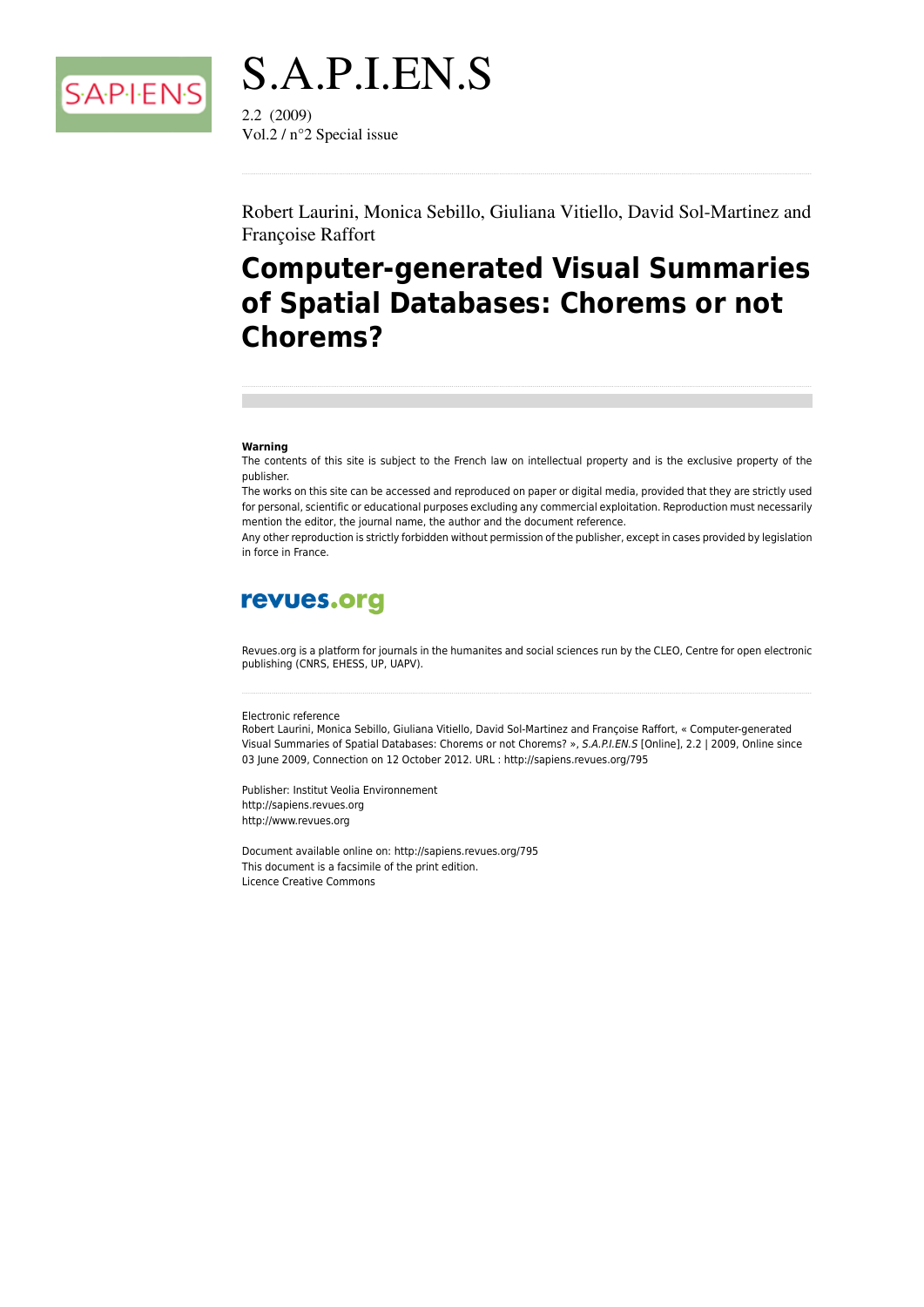Veolia Environnement

**Methods**



'

# Computer-generated Visual Summaries of Spatial Databases: Chorems or not Chorems?

Robert Laurini', Monica Sebillo<sup>2</sup>, Giuliana Vitiello<sup>3</sup>, David Sol-Martinez<sup>4</sup>, Françoise Raffort<sup>5</sup>

<sup>1</sup> LIRIS, Institut National des Sciences Appliquées de Lyon, University of Lyon, France

<sup>2</sup> DMA, Università di Salerno, Italy

<sup>3</sup> DMA, Università di Salerno, Italy

<sup>4</sup> Tecnológico de Monterrey, Puebla, México

<sup>5</sup> LIRIS, Institut National des Sciences Appliquées de Lyon, University of Lyon, France

Correspondence to: Robert.Laurini@insa-lyon.fr

Chorems can be defined as representations of elementary structure of a geographic space or as schematized representations of territories, and as such they can represent a good candidate for generating visual summaries of spatial databases. Indeed for spatial decision-makers, it is more important to identify and map problems than facts. Until now, chorems were made manually by geographers who needed an exhaustive knowledge of the territory under study, a clear-cut set of rules to decide what the salient phenomena are, and who had no problems to cartography them. Here we present a methodology based on spatial data mining, that both diminish the requirements in terms of starting knowledge, and provide a more rigorous approach to select the important features.  $\begin{bmatrix} 1 \\ 2 \\ 3 \\ 4 \\ 5 \\ 6 \\ 7 \end{bmatrix}$ 

#### TABLE OF CONTENTS

1. INTRODUCTION

2. WHAT ARE CHOREMS?

- 2.1. From conventional cartography to chorem maps
- 2.2. Chorem representation
	- 221 Issues
	- 2.2.2. Depiction of items on chorem representation
- 2.3. Towards new concepts for geographic databases
- 3. ARCHITECTURE OF THE SYSTEM
	- 3.1. Canonical database
	- 3.2. Spatial pattern discovery
	- 3.3. Chorem layout
	- 3.4. ChorML
- 4. Final Remarks: Chorems or not Chorems?

Received: 09 September 2008 – Revised: 13 May 2009 – Accepted: 20 May 2009 – Published: 3 June 2009. Edited by: Sébastien Gadal – The article has been reviewed by Enrico Zio, Roger Flague and Christopher Dunn. © Author(s) 2009. This article is distributed under the Creative Commons Attribution 3.0 License.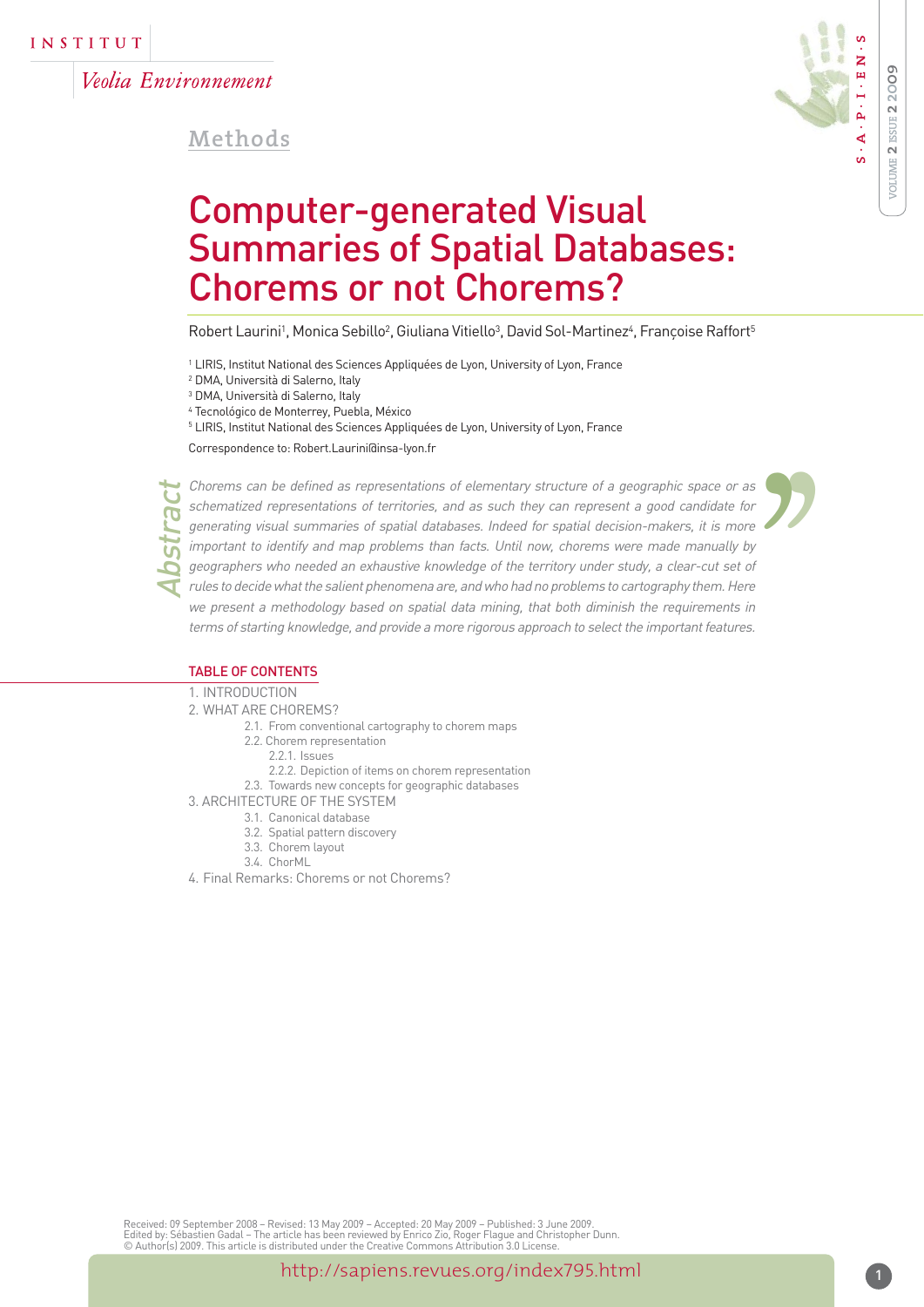## 1. INTRODUCTION

Visual tools and cartography in particular, are often used for decision making. When it comes to fact representations, decision-makers are usually satisfied with the current cartographic tools, but when it deals with visualization of problems, conventional cartography is rather delusive: indeed it seems more interesting to locate problems and perhaps to help discover new problems or hidden problems especially in other disciplines than geography.

So, a research program was launched between several research institutions in order to test whether cartographic solutions based on chorems can be relevant for summarizing spatial databases. Invented by Brunet (Brunet, 1986, 1993), chorems can be defined as representations of elementary structure of a geographic space or as schematized representations of territories. By schematized, one means that the more important is a short global vision emphasizing salient aspects in order to consider them in a summary (Saint-Paul et al. 2005). More, according to Brunet, chorems are a model among others of territories. This definition can be a good starting point to construct maps for spatial decision making. In other words, it is possible to analyze existing databases to extract chorems by spatial data mining (Laurini et al. 2006) and visualize them. This paper develop the idea that chorems can serve as new tools for visualizing and summarizing geographic information and the description of the architecture of a prototype system is given to substantiate that view.

### 2. WHAT ARE CHOREMS?

#### 2.1. FROM CONVENTIONAL CARTOGRAPHY TO CHOREM MAPS

Chorems (For a discussion of wording in english, see Box A) are a schematized representation of a territory. In the past, chorems were drawn manually by geographers, essentially because they had all the required knowledge of the territory in their mind. This knowledge was essentially coming from their familiarity with the territory under study, its history, the climatic constraints and the main sociological and economic problems. So this knowledge is



Figure 1. The water problem in Brazil using: (a) a conventional river map and (b) a chorem map. Only the second features locations of (1) places lacking water, (2) places with too much water, (3) aquatic resources, (4) humid zones, (5) the water resources, (6) and deserts. This example is adapted from Lafon *et al.* 2005 with the permission of Baptiste Lafon).

a solid background to derive chorems through a rigorous reasoning methodology. A first example is taken from the water problem in Brazil ( Figure 1).

#### IN ENGLISH: CHORÈME, CHOREME OR CHOREM?

Historically speaking, Prof. Brunet from the University of Montpellier, France coined the French word « chorème » from the greek Χώρηµα which means place, location. After, the word « chorème » was used in English directly as coming from French, and then sometimes « choreme » without accent. But considering its etymology and linguistic rules for transforming a Greek word into English, those expressions are not acceptable. Look for example at words such as problem, system, etc.

| <b>Greek</b>         | <b>Spanish</b> | <b>Italian</b> | <b>French</b> | <b>English</b> |
|----------------------|----------------|----------------|---------------|----------------|
| Πρόβληυα             | Problema       | Problema       | Problème      | Problem        |
| Προβλήυατα Problemas |                | Problemi       | Problèmes     | Problems       |
| Σνστημα              | Sistema        | Sistema        | Système       | System         |
| Σνστήματα            | Sistemas       | Sistemi        | Systèmes      | <b>Systems</b> |
| Χώρημα               | Corema         | Corema         | Chorème       | Chorem         |
| Χώρήματα             | Coremas        | Coremi         | Chorèmes      | Chorems        |

Visual languages are a relatively new discipline (Chang, 1990) which tries to use visual icons, symbols and grammars to represent concepts and ideas, especially in information technology. Representative outcomes range from the design of graphic interfaces, visual queries, visual computations and so on. It is extremely popular in cultures which are not based on letters such as the Chinese's one. When visual languages are well designed, they do not need textual explanation and the recourse to legend could even be considered as a sort of failure. Figure 2 presents another example where the reader is left to discover and understand the meaning of the drawing by herself/himself without a legend (Laurini et al. 2009).

Since chorems are outcomes of both cartography and visual languages, they face a paradox: as cartographic outcomes they need explanations, and as visual language outcome, they do not;



Figure 2. A chorem map of France as an outcome of visual languages.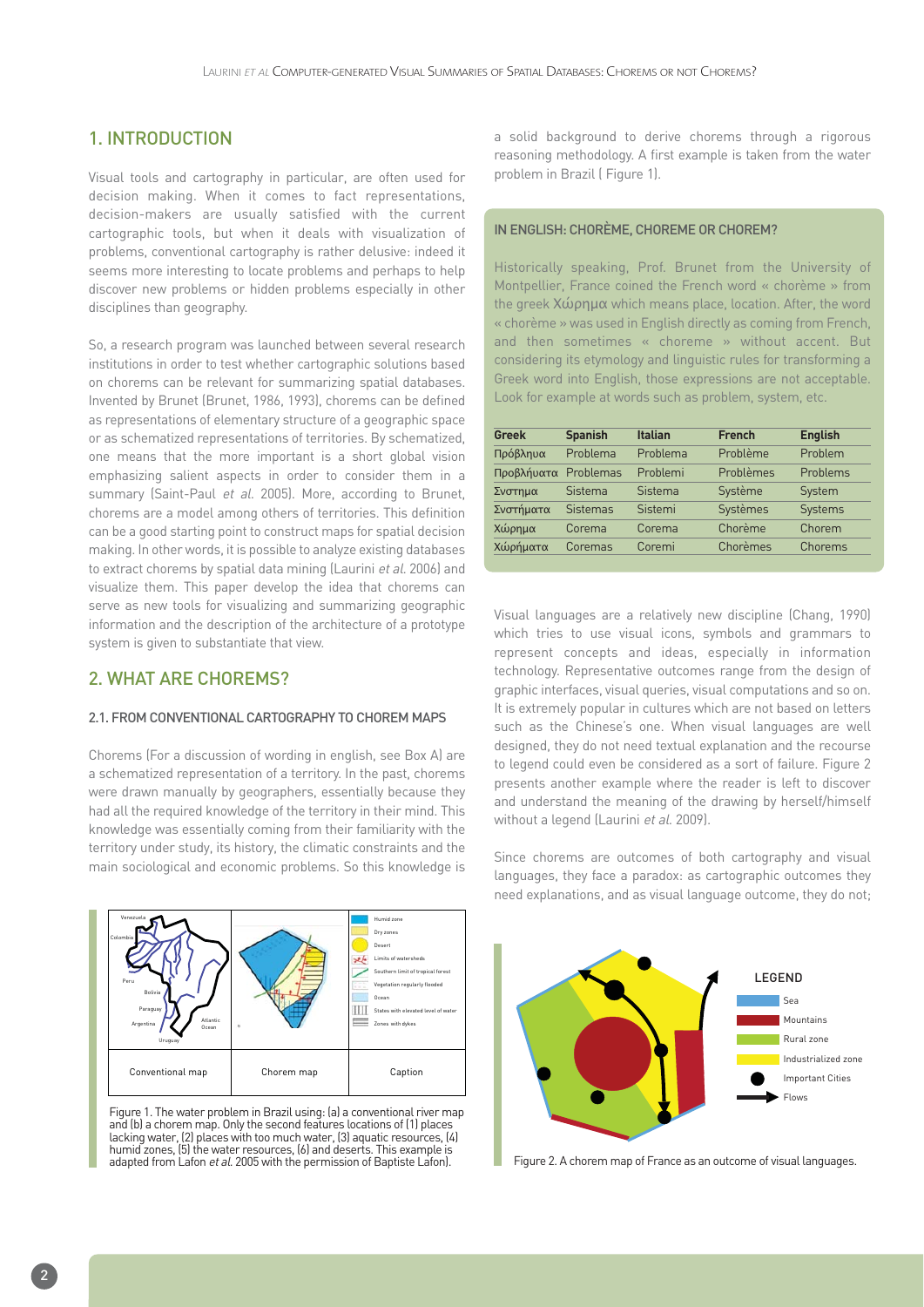

 $\mathbf{S}$ 

Quite the opposite, as a visual language, textual legend would be synonym of failure.

These chorem maps can be seen both as the layout of geographic knowledge, and as a kind of summary for geographic databases characterized by: a geographic generalization to simplify the shape of the territory under study, and a semantic generalization to select the more salient aspects of the non-spatial attributes of the geographic database.

Chorems are expected to bring some added value in domains such as:

- geomarketing, to generate a global cartography of the sells and analyse the local variations of market penetration.
- archeology, to uncover the evolution of spatial structures or relationships (sociological structure of a city, history of the dominant commercial flows, etc.)
- sensor-based environmental monitoring and control, to rapidly discover anomalies, inconsistent sensor behavior and places where actions are need
- politics, to analyze the more salient aspects of an election;

#### 2.2. CHOREM REPRESENTATION

#### 2.2.1. ISSUES

The main issues are:

- Chorems can be considered too much simplified and do not restitute the complexity of a territory. In contrast, some chorematic maps can be very sophisticated<sup>6</sup> when representing several phenomena. Such chorems can be very difficult to understand or to explain.
- When some boundaries are laid out, for instance between two zones; the reader must not forget that the lines corresponding to the boundaries are simplified or are approximated.
- Some observers think that a chorem map can have a prescriptive view whereas it has only a descriptive objective.
- and of course, one of the major difficulties is to decide what the salient phenomena are and how to select them.

#### 2.2.2. DEPICTION OF ITEMS ON CHOREM REPRESENTATION

How salient aspects can be depicted? Originally, Brunet established a table to set a completely defined vocabulary (by means of icons) which could be used in any situation. In practice, a study that surveyed 50 manually-made chorem maps gave the following results: (1) even if the chorem concept is used by a lot of geographers, the Brunet's vocabulary is not very used; (2) generally the users define their own chorem vocabulary; (3) usually less than 10 chorems are used in a single chorematic map; (4) the more used patterns can be lumped into main categories such as main cities, main regions and main flows, which can be retrieved by SQL SELECTs, clustering, and by both clustering and SELECTs respectively. Users seem to prefer to define their own vocabulary by providing an ad-hoc caption (Karla Lopez, PhD thesis, in preparation).

#### 2.3. TOWARDS NEW CONCEPTS FOR GEOGRAPHIC DATABASES

In addition to the initial definition (schematized representation of territories), chorems can also be used to give: (1) a visual summary of spatial database contents, (2) a global vision of a spatial database (Shneiderman, 1997), (Del Fatto et al. 2007), (3) a representation of visual geographic knowledge, (4) or a new strategy to access spatial database.

Indeed, for geographic database access, it can be interesting to follow Ben Shneiderman's mantra for designing human interfaces "Overview, zoom and filter, details on demand" (Shneiderman1997), i.e. macroscopic versus microscopic approach. So, we can state that chorems can be an excellent candidate at an "overview" level when studying a territory.

As a chorem can be seen as a visual summary, other layers of visual schematization can be defined from the database contents defining a sort of pyramid in which the apex is the chorem map, and the basement the database contents. At intermediate levels, several levels of geographic and semantic generalization can be defined. See Figure 3 for such a pyramid.

For conventional databases, approaches such as starfield or space filling treemaps were created for relational or objectoriented databases. The starfield system is targeted to layout instances of a database object or a relation into a screen: a procedure is given for selecting the two axes from attributes, and then a third axis is selected for colours; the result is called a starfield. The best known example is the starfield system made for Hollywood movies (Ahlberg-Shneiderman 1994). For databases with different objects, another metaphor is used based on so-called space filling treemaps; personally, we would prefer to name this approach the "bookshelf" metaphor.



Figure 3. A pyramid of contents.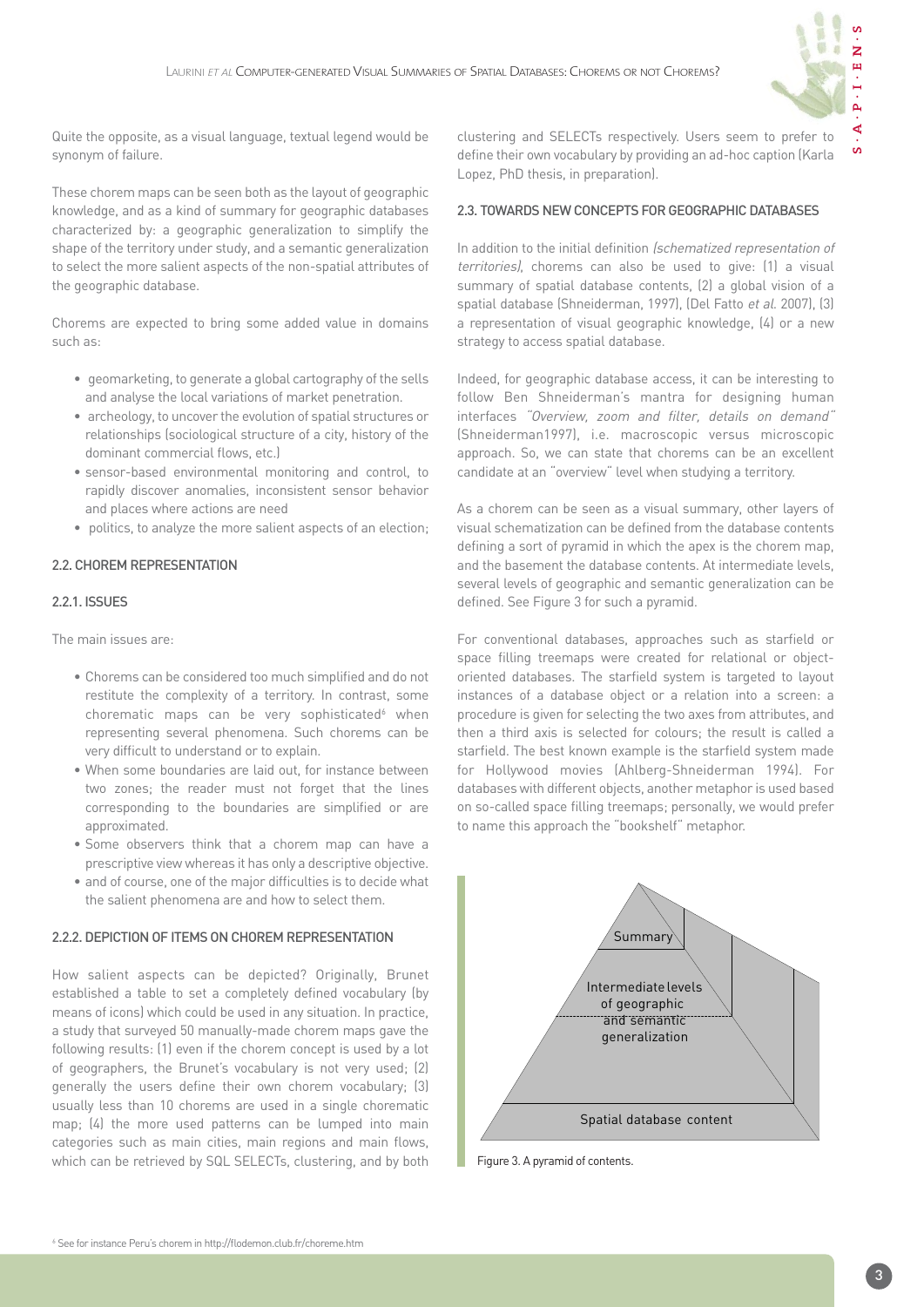

Figure 4. Comparing various styles of database entry systems.

Back on geographic databases and datawarehouses, the chorems approach can have a similar target. In this case the chorem gives an overview of the situation of the territory, whereas the *"details on demand"* step can be represented by a detailed mapping. And by "zooming and filtering", we can gracefully and gradually reduce the search space. Here zooming will mean using different geographic scales or thematic disaggregation, whereas filtering reflects conditions and criteria (geographic and semantic zooming). By zooming and filtering, a sub-chorem can be defined. By sub-chorem, we mean a chorem made for a smaller territory. For instance, one can generate a chorem for a whole country, then chorems for regions and so on.

In other words, chorems can be seen as a new way to enter geographic databases. Table 1 gives a comparison between conventional databases, geographic databases and datawarehouses. Figure 4 schematized the comparison of various types of database entry systems.

| Conventional<br>databases                                                                                                                                    | <b>Chorem-based</b><br>approach                                                                                                                                                               |
|--------------------------------------------------------------------------------------------------------------------------------------------------------------|-----------------------------------------------------------------------------------------------------------------------------------------------------------------------------------------------|
| Relational or object-<br>oriented database of<br>an organization                                                                                             | Any kind of data which<br>can be useful                                                                                                                                                       |
| Generally the "overview"<br>is visually presented by<br>means of starfield or<br>space filling treemaps;<br>they are both structure-<br>and content-oriented | The territory-level<br>chorem can give an<br>overview, perhaps more<br>linked to problems than<br>to data contents.                                                                           |
| Criteria can be used to<br>reduce the search space.                                                                                                          | The territory can perhaps<br>be split in different zones,<br>each of them with a<br>sub-chorem (geographic<br>zoom). A second way can<br>be to reduce the number<br>of topics (semantic zoom) |
| The final step delivers<br>what could be necessary<br>for the user, usually<br>as a table.                                                                   | Here both tables and<br>maps can be the final<br>steps, depending on the<br>user's needs.                                                                                                     |
|                                                                                                                                                              |                                                                                                                                                                                               |

Table 1. Comparing accesses to conventional and geographic databases.

#### 3. ARCHITECTURE OF THE SYSTEM

To overcome the limitations of the manual generated chorem (see 2.2.1), we designed a research program based on the following assumptions:

- The starting point should be an existing geographic database, not a so-called exhaustive knowledge of a territory under study;
- The selection of important features should be based on spatial data mining;
- Only a small subset of chorems should be used, not the entire

A new way of entering a geographic database can be sketched. At the opening, a global chorem map can be displayed, then by semantic and geographic filtering some sub-chorem maps can be visualized and finally, the final query answer (map or table) can be displayed. To explore those new possibilities, an explorative system has been designed (see figure 5).

The chorem discovery is based on spatial data mining, the result being a set of geographic patterns or geographic knowledge (upper part). The chorem layout includes geometric generalization, selection, algorithms for visualization (lower part).

To facilitate spatial data mining and extract relevant semantics, a canonical database structure is defined. ChorML is a language that acts as an intermediate between chorem discovery and chorem layout.

#### 3.1. CANONICAL DATABASE

The system begins by a database to be mined in order to extract spatial patterns. However, the data mining algorithms are not flexible enough to deal with any kind of spatial databases. In order to solve this problem, or in other words to avoid the problem of interoperability between our system and any kind of geographic databases, a structure has been designed, named canonical database. A canonical database is defined as a fixed structure of a geographic database so that any data mining algorithm must be



Figure 5. Architecture of the system.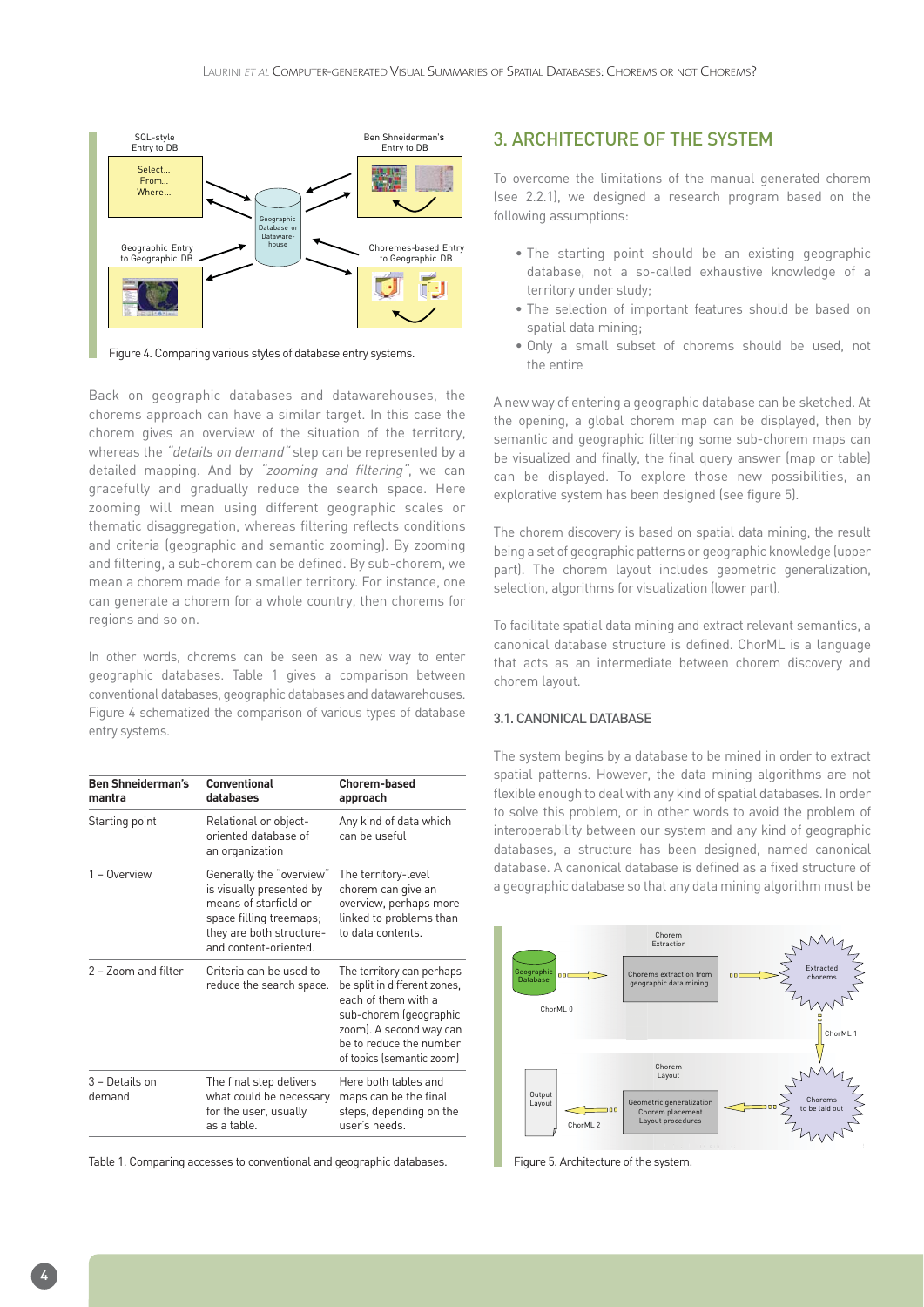

 $\mathbf{S}$ 



Figure 5. Architecture of the system.

applied without modification. Thus, the users must transform their initial database into this structure, either by a list of views, or by creating new tables with this structure.

Another problem is the vicinity of the territory. Indeed, in several encountered manual chorem maps, external information must be added, such as the names of seas, adjacent countries and so on. To provide this information, which is currently not in the initial database, a special table of the canonical database was defined. For instance, a canonical database (spatial and non-spatial) at country level will include: (1) basic information such as cities, regions, main hydrology, main roads, mountains, etc. (2) more elaborated information such as networks, flows, barriers, (3) external information such as boundary types, names of seas and of adjacent countries, etc.

#### 3.2. SPATIAL PATTERN DISCOVERY

Spatial patterns are extracted using spatial data techniques. See (Ester et al. 1997) or (Pech et al. 2002) for details. However, in data mining it is well known that a lot of patterns can be retrieved. Two problems exist, setting of list of techniques to be used taking our context into account, and selecting chorems from patterns. So, among the relevant techniques, we have chosen to use first clustering and aggregation procedures together with SELECTs. The next phase is how to identify chorems from spatial patterns, taking into consideration that a maximum of 10 chorems must be chosen. Those ten chorems must correspond to the more important spatial patterns. At this point, there is no clear-cut solution to reduce the number of patterns. In our first prototype we have decided not to implement an automatic solution: for that a visual interface will help the user to choose the more important patterns (chorems) for the layout phase.

#### 3.3. CHOREM LAYOUT

Once the list of chorems and the set of constraints among them are obtained from the Chorem Extraction Subsystem, they are sent to the Visualization Subsystem in order to derive a visual representation of chorems and chorem maps, both in terms of layout and semantic content.

The simplification step determines a simplified version (see Fig. 6b) of the data geometry, by reducing the number of vertices of the original shape (see Fig. 6a). As for the generalization step, which is a well known set of techniques in cartography (Buttenfield-McMaster 1991), it may be invoked to group features that share some common properties, both geometric and descriptive, and generate a unique geometric representation of the involved elements. Figures 6c and 6d depict such a transformation. The choremization phase associates a regular shape (see Fig. 6e) with the possible simplified geometry of data (see Fig. 6f).

Five different tasks are performed by this subsystem, namely chorem drawing, coordinate translation, best-placement of chosen chorems, pre-layout computation and chorem editing. As for the chorem drawing, it is performed through three, not necessary interconnected, steps, named simplification, choremization and generalization, where some procedures and spatial operators are invoked (see figure 6).

One of the problems which may arise when simplifying and generalizing chorems, is related to the possible loss of crucial spatial constraints among elements of the original map. Thus,



Figure 7. Projecting harbors onto generalized shoreline. (a) situation before generalization. (b) generalized shoreline. (c) harbors must be moved. (d) final layout.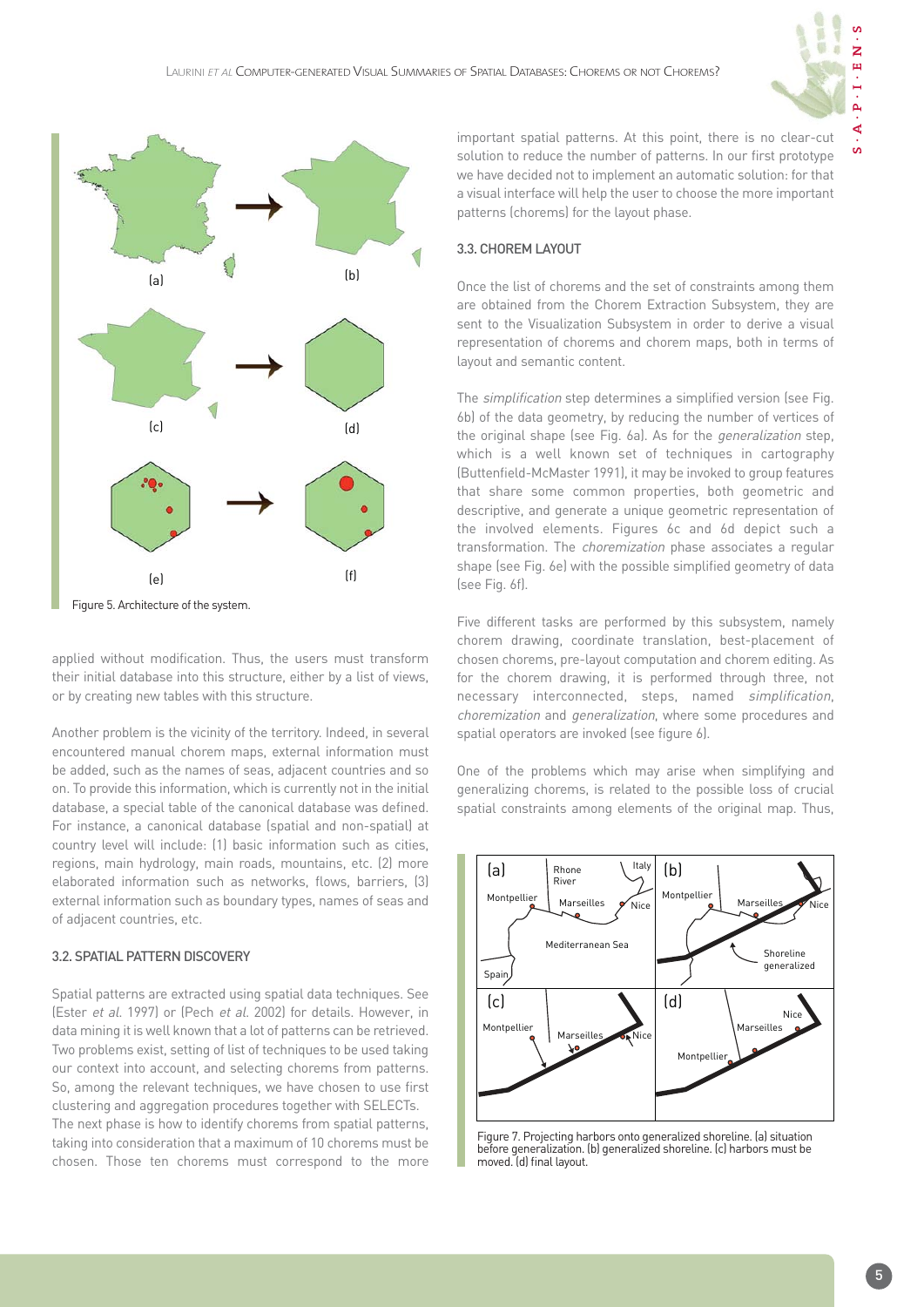when the boundary is simplified, cities such as harbors which are located along the boundary must move with the boundary; otherwise, harbors would be positioned in the middle of the sea, or in the middle of the land. In order to preserve the spatial consistency among geographic elements, topological constraints are checked and, if a violation occurs, the Visualization Subsystem modifies the city location, accordingly. Figure 7 gives an example along the French Mediterranean shoreline.

It is interesting to mention that as harbors must follow the topological relation "meet inside", some places must follow "meet outside"; for instance consider the city of Geneva regarding France and its generalized Eastern boundary. It is worth noticing that in order to both preserve topological constraints and properly apply spatial operators, an underlying geographic reference system is maintained during the chorem drawing phase.

Once the drawing of the expected chorem is obtained, users are asked to specify details about the output map, such as the number of colours and the final layout format (for instance A4). The latter affects the number of chorems that can be introduced onto a map, since it is necessary to guarantee the readability requirement.

Based on the information provided by users, the next phase translates the chorem coordinates, acquired with respect to the original geographic reference system, into new coordinates defined with respect to a reference system local to the chosen visualization format.

At this stage, chorems extracted by the Chorem Extraction Subsystem are associated with a locally georeferenced visual representation. The goal of next step consists of aggregating chorems onto the output map. This is accomplished by a multiagent system that spatially arranges chorems onto the chosen visualization format and determines their best placement (Jones, 1989), preserving structural and topological constraints among them. To guarantee the best placement requirement and provide users with more intuitive and readable chorem maps, independent sets of interrelated chorems may be aggregated onto different maps.

Difficulties can occur regarding chorem placement and layout, and further refinements affecting semantic and graphic properties may be required by users. To this aim, users are provided with a tool for chorem editing which allows them to refine the expected output map. In particular, the Chorem Editor may perform the following tasks:

- 1. import of a list of chorems positioned onto a chorem map;
- 2. chorem display starting from the information derived from the previous steps;
- 3. modification of both visual representation and semantic structure of chorems, without loss of consistency between them; in order to solve problems regarding chorem placement and layout the Chorem Editor can change chorem positions, colours and shape;
- 4. generation of a graphical representation based on SVG (Scalable Vector Graphics)7
- 5. export of both a graphical representation (SVG) and a proper ChorML-based representation of chorems.

A visual interface of the Chorem Editor has been built as an extension of the Magelan Graphics Editor, an open source 2D vector graphics editor, based on Java programming language. The Chorem Editor consists of two working areas, namely a property window and a visualization window, and a toolbar containing both a set of buttons and a tabbed list by which functionality may be invoked. In particular, the property window allows users to interact with and modify chorem properties, also affecting the visual representation. Analogously, the visualization window, which is meant at displaying the chorem map under construction, allows users to manipulate its graphic components, also affecting properties displayed into the property window.

#### 3.4. CHORML

Based on XML, ChorML is a language used to store chorems. It is structured in three levels.

For instance, at level 0, the feature coordinates can be longitude/latitude and feature attributes, whereas at level 1 the feature remains only if it belongs to a selected pattern, and finally at level 2, we deal with pixel coordinates, radius, line styles, colors and textures.

At level 0, the structure is as follows: heading (database name, custodian, lineage, etc.), and database contents in GML.

At level 1, the heading and complimentary information are practically not modified, but in place of the GML database contents, we have the list of patterns together with the way to obtain them (lineage). (Coimbra 2008) has shown that four kinds of patterns are of particular interest for chorem discovery:

- facts, for instance the name of a country capital,
- clusters, for instance any spatial regrouping of adjacent sub-territories,
- *flows* (one way or both ways)
- co-location patterns, especially to describe geographic knowledge; for instance "when there is a lake and a road leading to that lake, there is a restaurant".

In addition, we need to include topological constraints, for instance that a harbor must be inside a territory, not in the middle of the sea and boundary description, especially because outside information are usually not included in database, such as sea or neighboring country names.

Finally, at level 2, the selected patterns are now transformed into drawings encoded in SVG. This information is then sent to the chorem editor to finalize the result.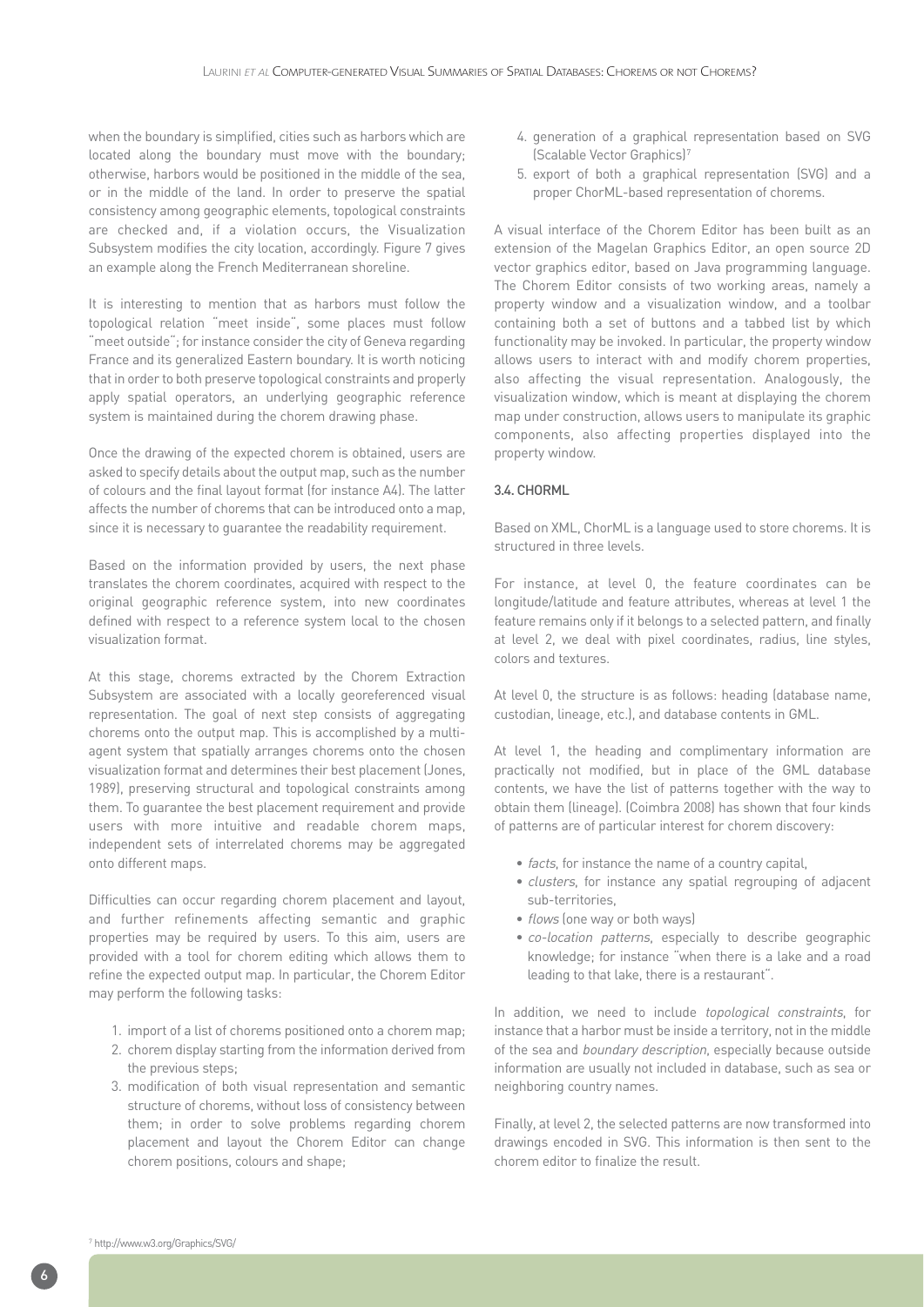

Regarding architecture, some modules have already been written and tested (for instance the chorem editor) whereas the specifications of the ChorML language and of the canonical database structure must be finalized.

## 4. FINAL REMARKS: CHOREMS OR NOT CHOREMS?

This paper gives some elements for the visual summarizing of spatial databases based on automatic discovery and layout of chorems. A rapid analysis of existing manually-made chorems provided some guidelines to design a prototypic architecture consisting in a semantic simplification (chorem discovery) and a geometric simplification (chorem layout).

In the conventional way of designing chorems, the user—the socalled "choremist"—was supposed to have an exhaustive knowledge of the territory under study, a clear-cut set of rules to decide what the salient phenomena are, and not to have problems to cartography them. Our hypothesis is that the proposed methodology based on spatial data mining both restricts the starting knowledge, and provides a more rigorous approach to select the important features: with this method, the absence of an important issue on a chorematic map reflects on a deficit in the database and can not be attributed to an arbitrary choice of the user. In doing so, we are aware that the definition of chorems has gradually evolved from "representations of elementary structure of a geographic space" or "schematized visual representation of a territory" to "schematized representation of a geographic database" or even to "visual summary of geographic databases".

Chorems are interesting candidates to visualize geographic database summaries and have the potential to be used as representations of geographic knowledge. Even though our methodology could be applied to re-do well known chorems for example in conventional geography, we claim that our methodology would confer more added value when applied to little-known territories such as geo-marketing, environmental studies (such as sensor-based systems for environmental monitoring), archaeology, etc.

We recognize that the architecture of our system is not yet stabilized. More applications are needed to validate the overall structure and when the structure of our system will be sufficiently robust, real applications will be developed. In other words, only when fundamental problems in computing will be solved, fundamental problems in geography will be faced, such as the validity of chorematic approach in geography.

We do not want to enter into the so-called chorem controversy. According to some colleagues our approach is not consistent with the chorem methodology. Indeed, our chorems are very different from Brunet's one but our goal is to simplify a spatial database both at semantic and geometric points of view: We need a visual language for representing geographic knowledge and geographic database summaries and the word chorem seems to be the more adequate for this purpose. In practice, it is well accepted by the community of information technology.

Finally, based on our methodology, a lot of research and practical experimentations are needed to prove that Brunet's list of chorem is a relevant and exhaustive set of primitives to model territories. In other words, it can constitute a fresh research field per se in geography, but no more in information technology. Results not before a decade.

## **REFERENCES**

Ahlberg C. & B Shneiderman (1994). Visual Information Seeking: Tight Coupling of Dynamic Query Filters with Starfield Displays", Proc. of ACM CHI94 Conference, 313-317.

Brunet R. (1986). La carte-modèle et les chorèmes, Mappemonde 86/4 pp. 4-6.

Brunet R. (1993). Les fondements scientifiques de la chorématique, in "La démarche chorématique", Centre d'Études Géographiques de l'Université de Picardie Jules Verne.

Buttenfield B. & R. McMaster (1991). Map Generalization: Making Rules for Knowledge Representation, Longman, London

Chang S. K. (1990). (Ed). Visual Languages and Visual Programming, Plenum Publishing Corporation, New York.

Coimbra A. (2008). ChorML: XML Extension for Modeling Visual Summaries of Geographic Databases Based on Chorems, Master Dissertation, INSA-Lyon.

Del Fatto V. et al. (2007). Potentialities of Chorems as Visual Summaries of Spatial Databases Contents, VISUAL 2007, 9th International Conference on Visual Information Systems, Shanghai, China, 28-29 June 2007, Edited by Qiu G., C Leung, X Xue & R Laurini., Springer Verlag LNCS, Volume 4781 "Advances in Visual Information Systems", pp. 537-548.

Ester M., H.P. Kriegel & J Sander (1997). Spatial Data Mining: A Database Approach". Proceedings of the Fifth International Symposium on Large Spatial Databases (SSD '97), Berlin, Germany, Lecture Notes in Computer Science Vol. 1262, Springer, 1997, pp 47-66.

Holder L.B. & D. Cook. (2005). Graph-based Data Mining, J. Wang (ed.), Encyclopedia of Data Warehousing and Mining, Idea Group Publishing.

Jones C.B. (1989). Cartographic Name Placement with Prolog. IEEE Computer Graphics and Applications.Volume 9, Issue 5, pp.  $36 - 47.$